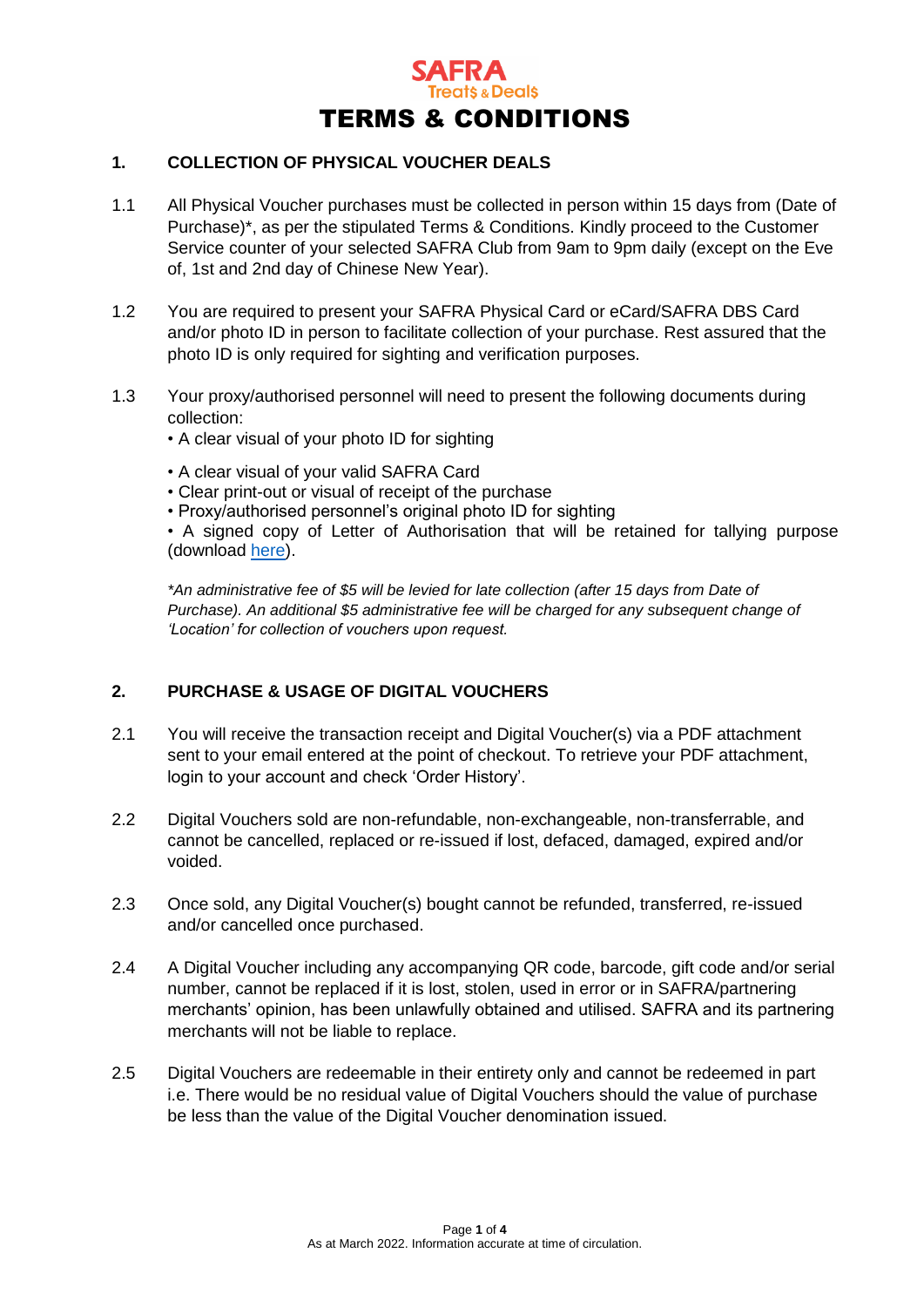

- 2.6 SAFRA is not responsible for the collection, use and disclosure of personal data and/or any information that you submit, transmit or otherwise make available during the usage/redemption of any Digital Voucher(s) on its partnering merchants' websites/redemption platforms or physical outlets. Collection of such information by Merchants' is strictly for their own operational requirements.
- 2.7 Terms & conditions of respective partnering merchants' digital voucher usage apply.

# **3. PURCHASE & USAGE OF PHYSICAL VOUCHERS**

- 3.1 Vouchers sold are non-refundable, non-exchangeable, non-transferrable, and cannot be cancelled, replaced or re-issued if lost, defaced, damaged, expired and/or voided
- 3.2 Once sold, vouchers bought cannot be refunded, transferred, re-issued and/or cancelled once purchased.
- 3.3 Vouchers are redeemable in their entirety only and cannot be redeemed in part i.e. There would be no residual value of vouchers should the value of purchase be less than the value of the voucher denomination issued.
- 3.4 Terms & conditions of respective partnering merchants' voucher usage apply.

## **4. TERMS & CONDITIONS OF PHYSICAL AND DIGITAL VOUCHER DEALS**

- 4.1 All vouchers/items (Physical/Digital/Event-related deals) sold are non-refundable, nonexchangeable, non-transferrable, and cannot be cancelled, replaced or re-issued if lost, defaced, damaged, expired and/or voided.
- 4.2 Physical and/or Digital Voucher is valid for a single transaction and must be presented prior to ordering/check-out on partnering merchants' platforms (digital and/or physical) and any unused amount from the transaction will be forfeited.
- 4.3 Physical and/or Digital Voucher(s) cannot be transferred or resold through other channels, exchanged wholly or partly for cash.
- 4.4 Each of SAFRA's partnering merchants will have its respective applicable terms & conditions on the use and/or redemption of Physical and/or Digital Vouchers purchased.
- 4.5 Partnering merchants' management reserves the right to amend the terms and conditions of the Physical and/or Digital Voucher without prior notice.
- 4.6 SAFRA and its partnering merchant(s) will not be responsible for any loss of vouchers, nor be liable for any invalid transactions arising from the fraudulent misuse.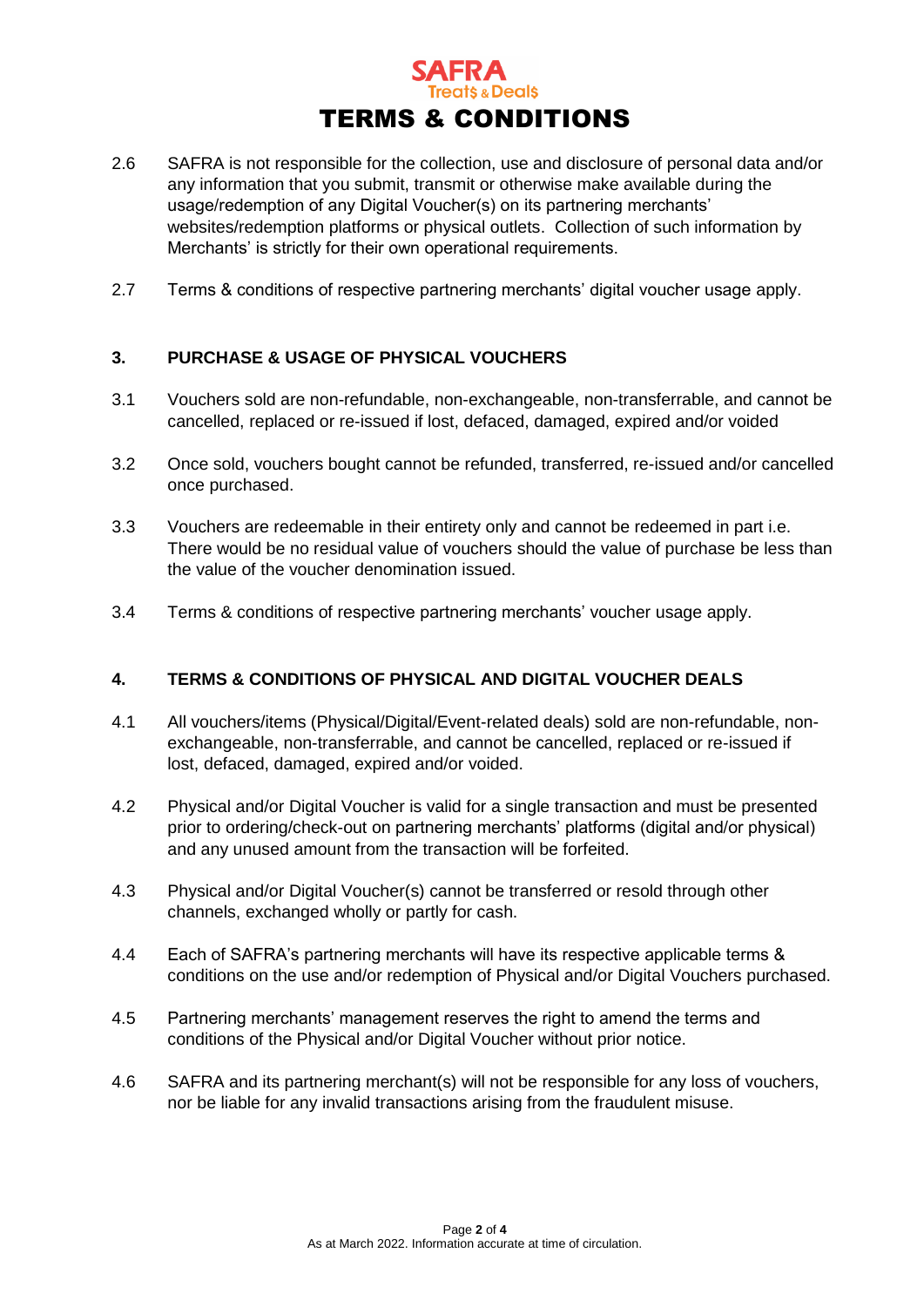

- 4.7 SAFRA will not be responsible for any claims, demands, losses, costs, expenses and/or liabilities of any kind whatsoever suffered, arising from or in connection with any transaction or dealing between Merchant and the voucher holder.
- 4.8 You agree to comply with all the guidelines, notices, operating rules and policies and instructions pertaining to the purchase through Treats & Deals portal and/or partnering merchants' platforms, and any amendments from time to time.
- 4.9 SAFRA and/or each of SAFRA's partnering merchants reserve the right to revise guidelines, notices, operating rules and policies and instructions at any time and you are deemed to be aware of and bound by any changes upon publication on Treats & Deals portal and/or partnering merchants' platforms.

## **5. PURCHASE OF EVENT-RELATED DEALS**

- 5.1 You are required to present your SAFRA Physical Card or eCard/SAFRA DBS Card and/or photo ID in person for onsite event registration purposes. Rest assured that the photo ID is only required for sighting and verification purposes.
- 5.2 Should there be a need to collect physical event tickets at any SAFRA clubs, SAFRA will inform you in advance via email.
- 5.3 All vouchers/items/tickets sold are non-refundable, non-exchangeable, nontransferrable, and cannot be cancelled, replaced or re-issued if lost, defaced, damaged, expired and/or voided.

## **6. PURCHASING ELIGIBILITY**

- 6.1 By browsing, accessing, using and/or transacting on SAFRA's Treats & Deals Website (the "Website"), you agree to be bound by all the terms and conditions set out herein and you acknowledge that any purchase made herein is subject to the said terms and conditions.
- 6.2 By browsing, accessing, using and/or transacting on the Website, you agree to accept all responsibility for all activities occurring under your account and/or password.
- 6.3 Without prejudice to the ability of any member to browse, access and/or to use the Website, no member may make any purchase online unless he is at least eighteen (18) years of age at the time of any such purchase. In the event that the member is below eighteen (18) years of age, he or she may only transact on the Website with authorisation and/or under the supervision from a parent or legal guardian who is also a member, and SAFRA shall not be responsible for any loss and/or damages suffered by any member as a result of a breach of the terms and conditions herein. SAFRA shall also not be liable and/or responsible for any loss and/or damages that may be suffered by any parent or legal guardian, whether a member or otherwise, as a result of a breach of the terms and conditions herein by any members below eighteen (18) years of age.